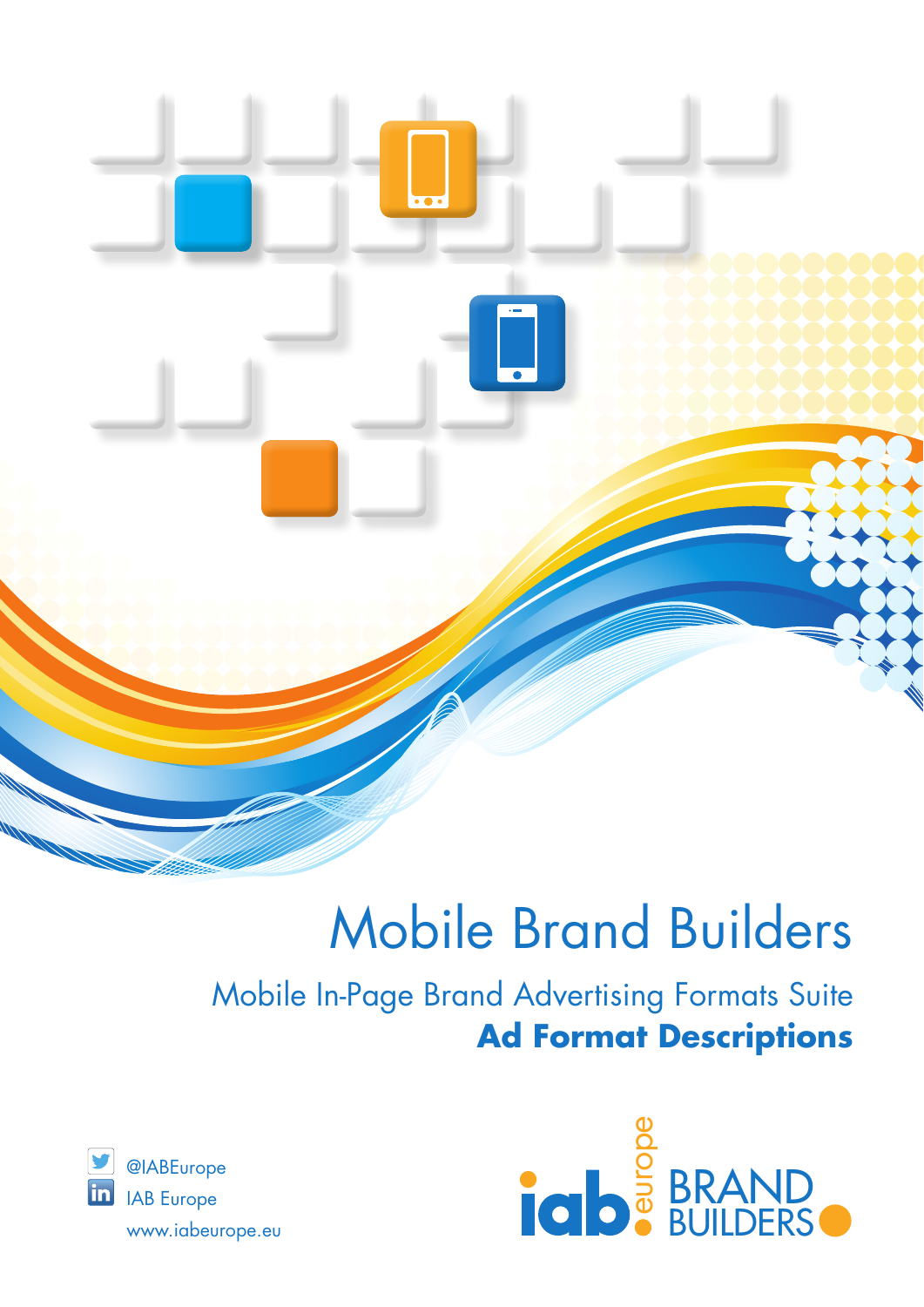

## **Introduction**

IAB Europe's **Mobile Brand Builders, a suite of five recommended mobile brand advertising formats**, offer a new branding environment to advertisers. Following on from the [PC and Tablet in-page Brand Builder formats](http://www.iabeurope.eu/digital-advertising/guidelines-standards/) published last year, IAB Europe's Mobile Ad Formats Task Force identified two key challenges in the mobile landscape:

- The landscape of mobile ad formats across Europe is extremely cluttered (verified through a survey conducted by IAB Europe). This means that planning and booking mobile branding campaigns is complex and costly creating an entry hurdle especially for medium-budget campaigns.
- There is a constant growing number of mobile devices leading to a plethora of different screen sizes and resolutions. This results in an increasing number of (device specific) aesthetically unpleasing placement of ads within web pages and apps, i.e. ads originally developed for one screen size appearing on a device with a different screen size.

The recommendation aims to achieve the following objectives:

- Drive brand investment into digital
- Fuel the increase of brand advertising on mobile through Programmatic Trading
- Simplify the landscape of mobile ad formats across Europe
- Reduce the processes and costs related with planning and booking national and Europe-wide brand advertising campaigns

The Mobile Brand Builders form part of the Ad Formats pillar of the **IAB Europe Brand Advertising Framework** (*see page 8*) and were developed through a bottom up approach which consisted of a pan-European survey and desk research to understand the current formats landscape in Europe, and the current recommendations/ standards in place, e.g. the [IAB / MMA format standards.](http://www.mmaglobal.com/mobile-creative-guidelines) IAB Europe also undertook an outreach phase to gather feedback from the local IABs and major mobile DSPs to ensure the recommendation is suitable for the market place.

#### **Mobile display ad formats:**

- Full Page Flex
- 300x250
- 300x50
- $\bullet$  320 $\times$ 50

#### **Mobile video ad format:**

300x169 (16x9 TV compatible)

The key benefits of the suite are:

- Only five formats recommended in total
- Two-phase option (static or dynamic) for all formats to optimally support brand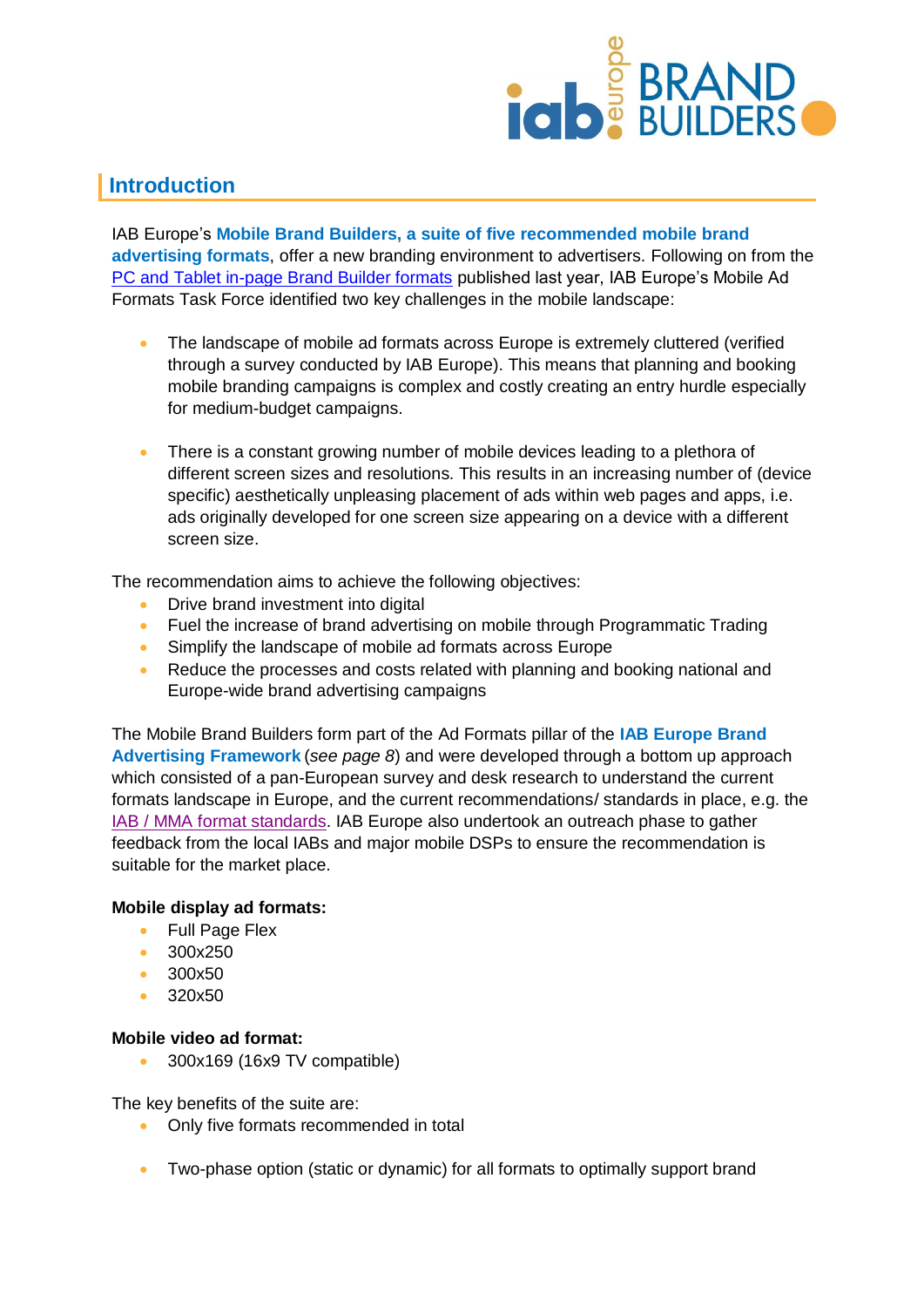

advertisers' objectives and agencies' creativity

- The only format prescription within the suite is the pixel dimension for the static formats, the rest is a blank canvas giving flexibility to the advertiser/ creative agency
- Recommendation of the already-popular 300x250 format to enable (programmatic) brand advertising across channels
- A 16:9 TV compatible dimension to make brand advertising across TV and digital easier. By providing a 16:9 TV compatible dimension the suite is able to support inpage video advertising
- Compatibility with other format recommendations the Mobile Brand Builders are compatible with the more prescriptive IAB / MMA format standards and the more creative IAB Mobile Rising Stars
- Best practices to enable effective brand building in the mobile environment (*see page 7*)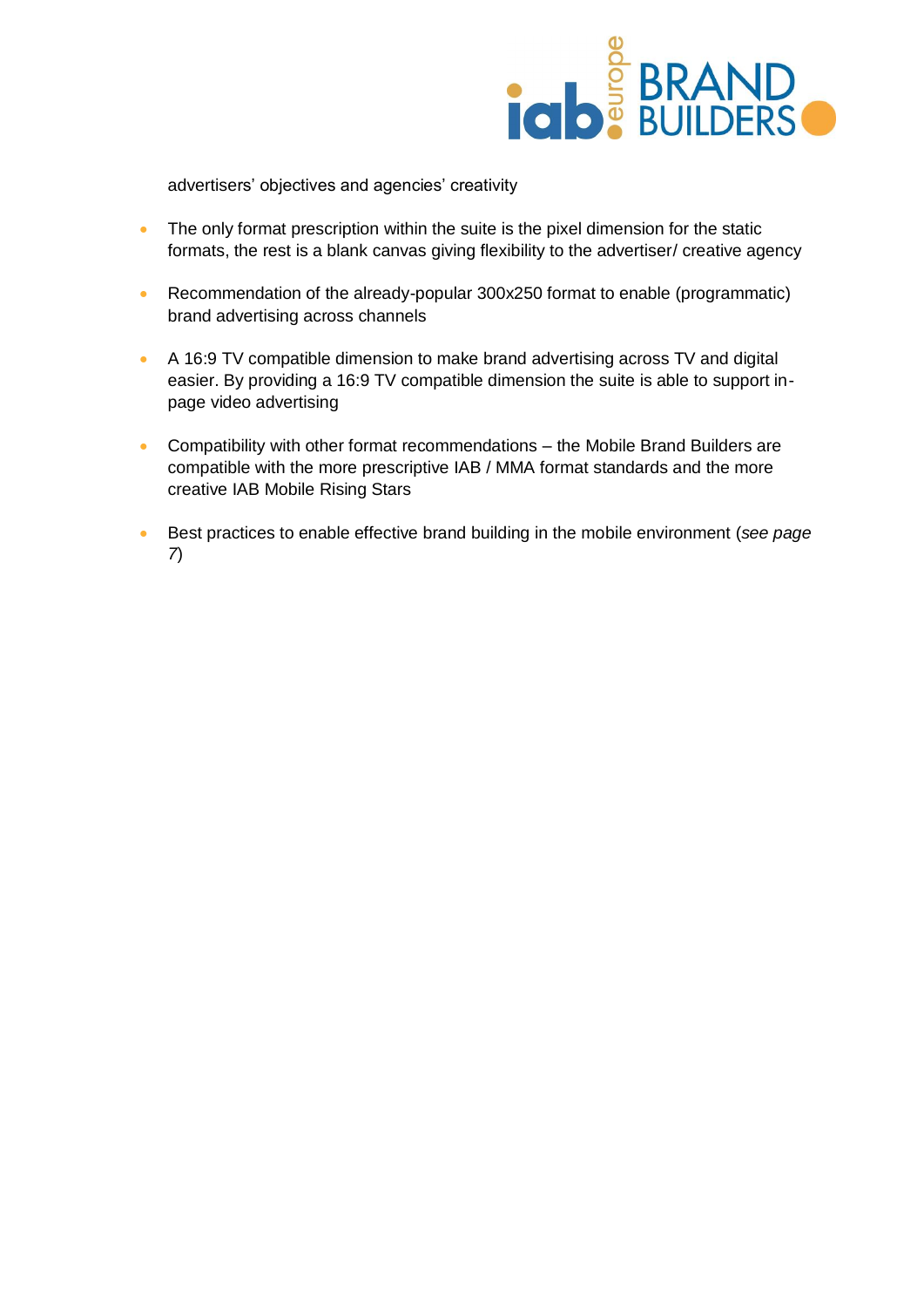

## **Mobile Brand Builders ad formats**

### **Mobile Display Ad Formats**

| Static <sup>1</sup> (one phase formats) | Dynamic <sup>2</sup> (two phase formats $-$ after user<br>interaction) |
|-----------------------------------------|------------------------------------------------------------------------|
| <b>Full Page Flex</b>                   | N/A                                                                    |
| 300 x 250                               | Full Page Flex                                                         |
| $300 \times 50^{3}$                     | 300 x 300 or<br>Full Page Flex                                         |
| $320 \times 50^{4}$                     | Full Page Flex                                                         |

#### **Important notes:**

Please note, that branding campaigns using the 300x50 and 320x50 formats exclusively, might not be very effective due to the small area available. Combining these with larger formats or other media exposure, e.g. timed with TV advertising slots, within one campaign and using them as a pre-cursor to a richer ad format experience in a larger format may achieve positive branding effects.

 $1$  Static (one phase) formats typically lead to a landing page after user interaction (i.e. a touch)

 $2$  Dynamic (two phase) formats lead to a Full Page Flex after user interaction (i.e. a touch)

 $^3$  300 x 50 format can be specified to expand (in-page) to 300 x 300 or to a Full Page Flex

 $4$  320 x 50 format can be specified as "adhesive" optionally, attaching it to the bottom of the device's screen, even during scrolling

*Please note that the size specifications shown here are only an example. The Full Page Flex format takes over the whole screen of the device*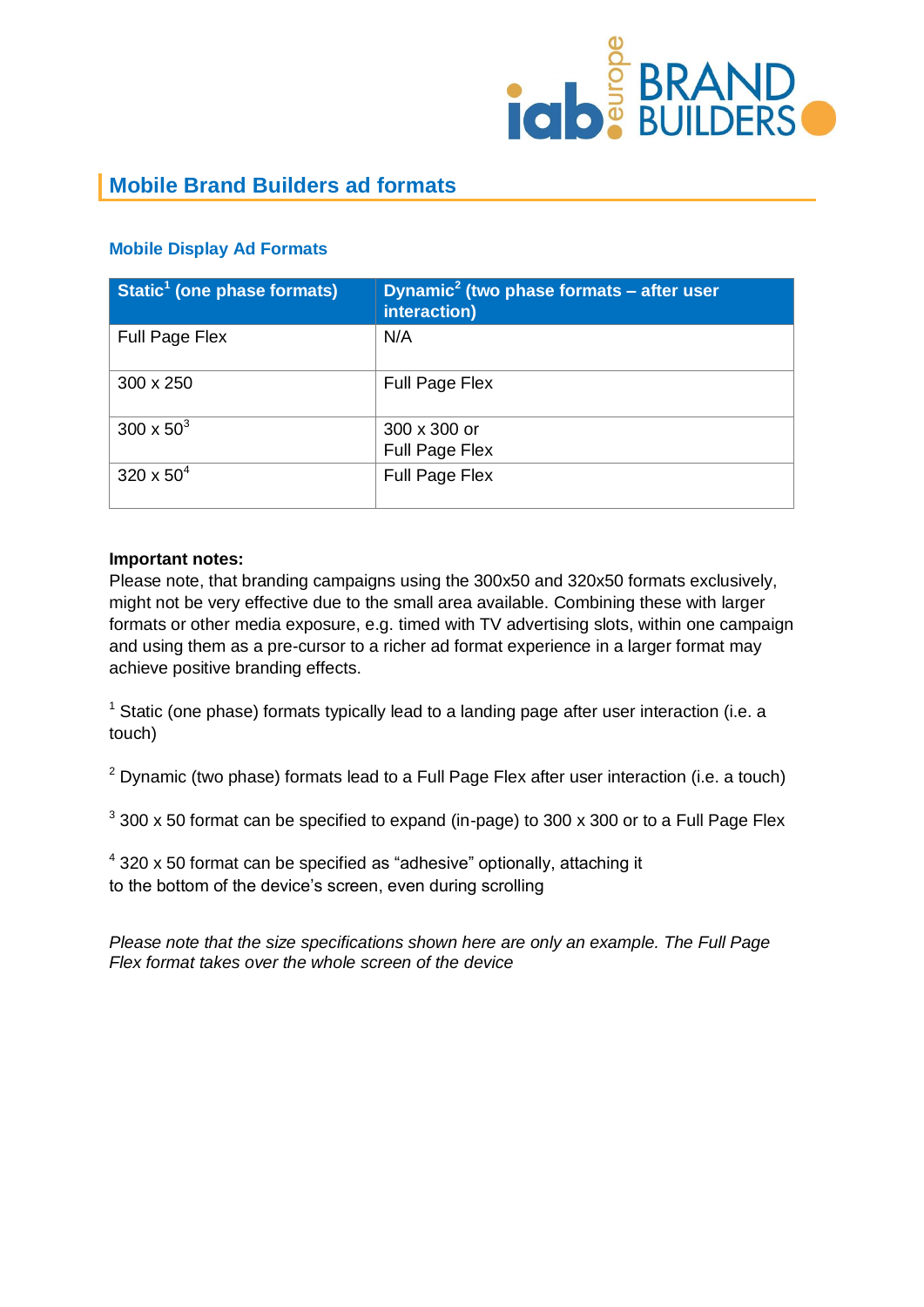



*Please note that the size specifications shown here are only an example. The Full Page Flex format takes over the whole screen of the device.*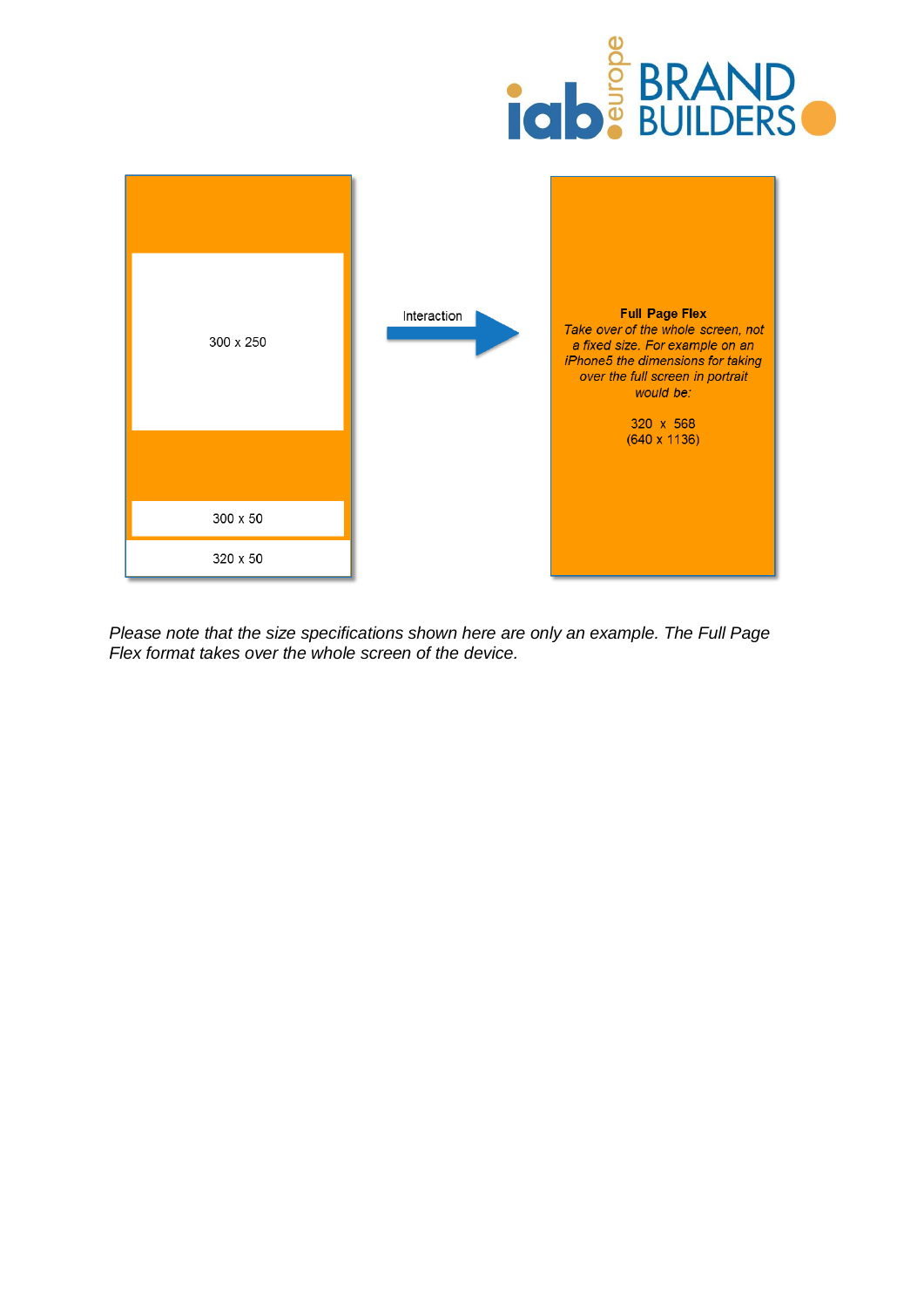

#### **Video Display Ad Format**

| Static <sup>1</sup> (one phase formats) | Dynamic <sup>2</sup> (two phase formats – after<br>user interaction) |
|-----------------------------------------|----------------------------------------------------------------------|
| 300 x 169 $3$                           | Full Page (landscape orientation)                                    |

#### **Important notes:**

 $1$  Static (one phase) formats should be auto-playing (without sound), wherever technology and available bandwidth allows it (similar to native video content on Facebook)

 $2$  Dynamic (two phase) formats lead to a Full Page Flex after user interaction (i.e. a touch)

 $3$  The 300x169 is a new 16:9 format recommended to make brand advertising across TV and digital channels easier. If it is not technically feasible for a publisher to deliver this dimension, a pragmatic workaround might be to deliver it with a 300x250 sized container. However, this should not be a long-term solution.



*Please note that the size specifications shown here are only an example. The Full Page Flex format takes over the whole screen of the device*.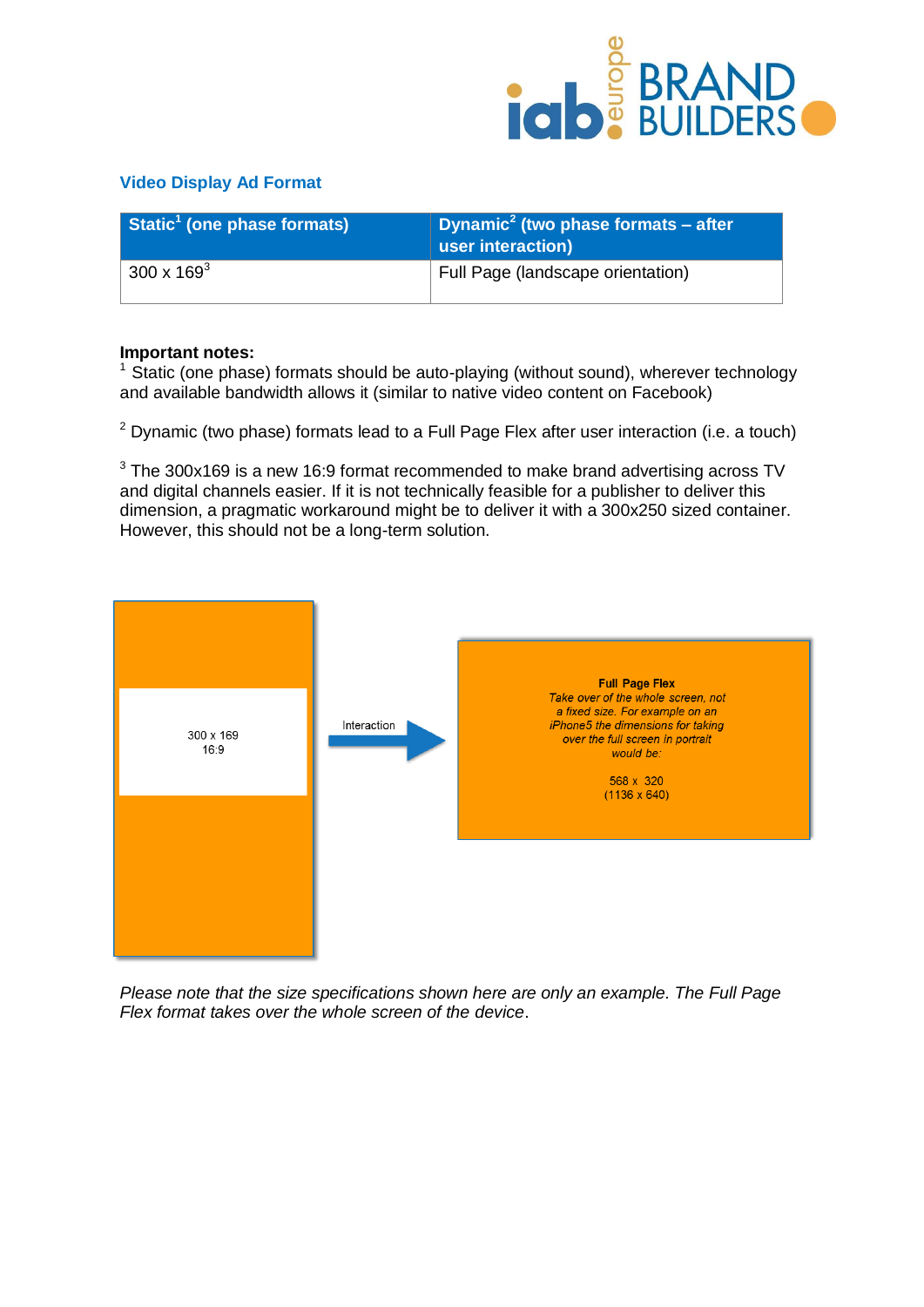

## **Best Practices for Brand Building on Mobile**

- **Creative message**  ensure the creative message is clear and visible with the smaller formats, for example avoid the use of lengthy copy text
- **Format variety** use a variety of formats, e.g. expandable formats when using a smaller format as the entry point, ensuring the branding and creative are consistent for impact
- **Destination/ Landing Pages** always direct through to a mobile-optimised destination or landing page if the ad has a click out option
- **HTML5** use HTML5 to build your ads to ensure your creative will work across screens
- **Interactivity** use mobile-specific technology to enhance interactivity, such as location/ GPS, camera, swiping, accelerometer etc.
- **Mobile in-banner video** keep in-banner video ads short, ideally 15 seconds or less and easily viewable on a mobile screen and as a minimum 5 seconds
- **Pre-flight testing** implement pre-flight testing where possible to establish the best combination of creative brand formats
- **Brand KPIs** agree success metrics to be measured prior to the start of the campaign and align these with your overall brand  $KPIs<sup>1</sup>$
- **Engagement tracking** for any ad where engagement is a KPI then engagement tracking should be built into the ad unit, this can be done using HTML5 to track engagement across platforms

#### **Notes:**

 $1$  Brand KPIs such as brand awareness, advertising recall, brand affinity, brand familiarity, purchase intent, likelihood to recommend, becoming a fan or follower, individuals interaction with ads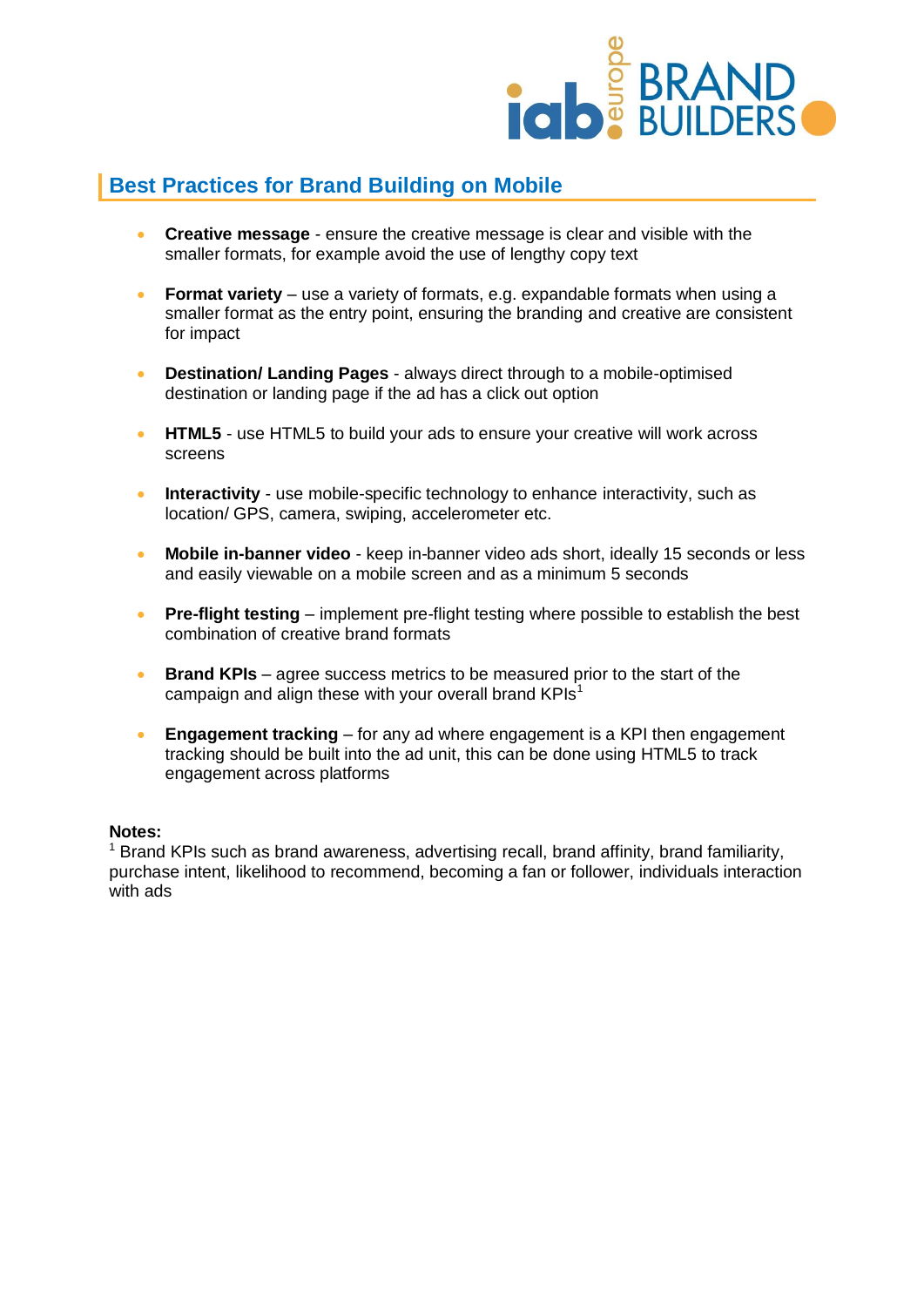

## **IAB Europe Brand Advertising Framework**

## **The Brand Advertising Framework**



**A set of brand advertising initiatives**



**PC and Tablet Brand Builders** Published Q1 2014

**Mobile Brand Builders** Q2 2015

## **Ad Formats Metrics & KPIs Quality &**



IAB Europe **Measurement** Blueprint published Q2 2015

**Audience Segments**

Establishing the quality agenda Q2 2015